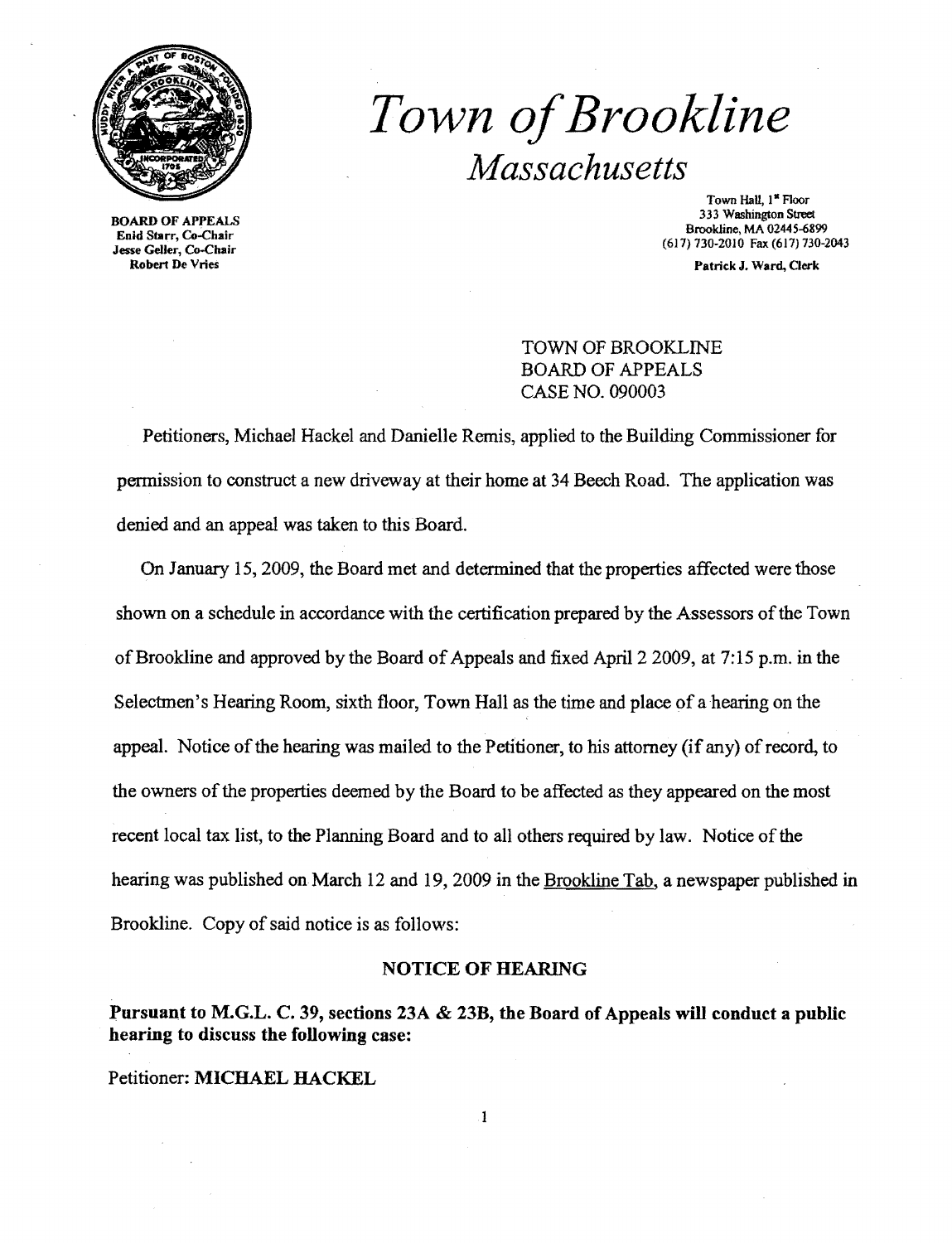Location of Premises: 34 BEECH RD BRKL Date of Hearing: 04/02/09 Time of Hearing: 7:15 p.m. Place of Hearing: Selectmen's Hearing Room, 6<sup>th</sup> floor

1. For the Design of All Off-Street Parking Facilities

6.04.5. c. 1, Variance Required.

6.04.5. c. 2. Variance Required.

6.04.12, Special Permit Required.

#### 2. 8.02.2, Alteration or Extension, Special Permit Required

of the Zoning By-Law to construct a new driveway per plans

#### at 34 BEECH RD BRKL.

Said Premise located in a S-10 (Single Family) district.

*Hearings, once opened, may be continued by the Chair to a date and time certain. No further notice will be mailed to abutters or advertised in the TAB. Questions regarding whether a hearing has been continued, or the date and time ofany hearing may be directed to the Zoning Administrator at* 617-734-2134 *or check meeting calendar at:http://calendars.town.brookline.ma.usIMasterTownCalandarl? FormID= 158.* 

The Town of Brookline does not discriminate on the basis of disability in admission to, access to, *or operations ofits programs, services or activities. Individuals who need auxiliary aids for*  effective communication in programs and services of the Town of Brookline are invited to make *their needs known to the ADA* Coordinator~ *Stephen Bressler, Town ofBrookline,* 11 *Pierce Street, Brookline, MA 02445. Telephone:* (617) *730-2330; TDD* (617) *730-2327.* 

## Enid Starr Jesse Geller Robert De Vries

At the time and place specified in the notice, this Board held a public hearing. Present at the hearing was Chairman Enid Starr, and Board Members, Jesse Geller, and Jonathan Book. Fred Lebow of FSL Associates, 18 Shepard Street, Boston, MA 02135 presented the case before the Board.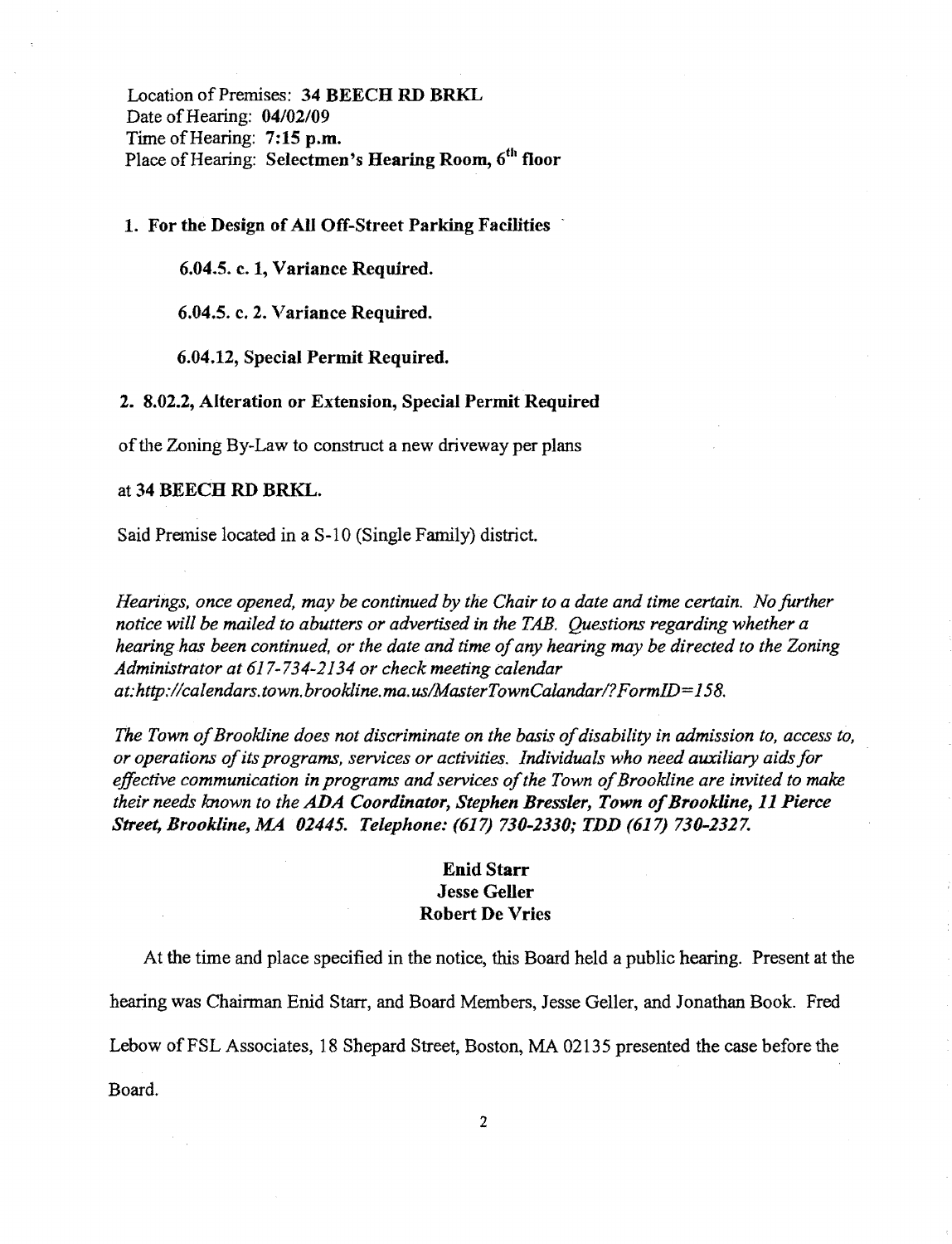Mr. Lebow stated that the home at 34 Beech Road was built in 1905 and fronts on Longwood Mall. The home is a 2.5 story colonial constructed of stucco and stone and is situated on one of the smallest lots in the neighborhood. While there is currently a parking pad on the front ofthe lot, it is located on the narrow side of the lot very near the neighboring house. The driveway abuts a newly excavated driveway, which has lowered the topography of the neighboring property by 2' and has made the existing driveway unsafe. The neighborhood consists of large single family homes, is bordered by Longwood Towers, and is a contributing property of the Longwood National Register Historic District.

Mr. Lebow said that the petitioners propose to remove the existing parking pad, and construct a new driveway and parking area on the opposite, western, side ofthe lot. The proposed driveway will be near the front door of the home, and the parked cars will be set back 21'6" from the street. The proposed driveway will be 12' wide to accommodate a tandem arrangement for two cars, and will have no set-back from the side lot line. Board members asked about the removal ofwalls and shrubbery to accommodate the new driveway and Mr. Lebow explained the process. The Chair asked about the width of the existing walkway relative to the proposed driveway. Mr. Lebow stated the existing walkway would be expanded and that best practices would be employed to protect against damage to the roots of the trees on the neighbor's property. As to the asphalt on the other side of the property, Mr. Lebow said that it would be removed and the area landscaped.

The Chair asked whether anyone in the audience wished to speak in favor or in opposition to the proposal. Ms. Shirley Feuerstein of 42 Beech Road, the immediate abutter to the West, said that while supportive of the project she was concerned about potential damage to the well established trees along her property line. She said that trimming of the trees by her neighbors at

3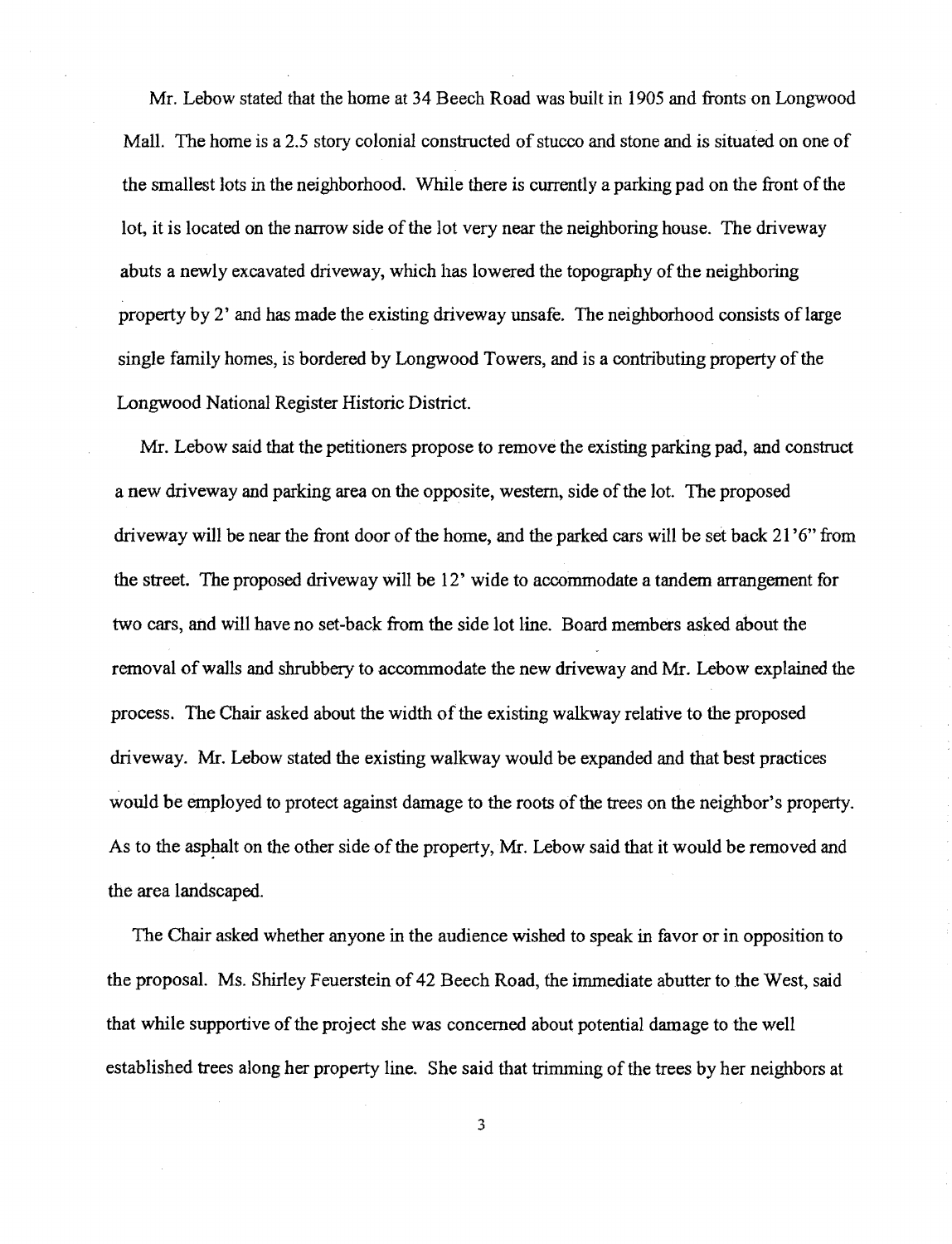34 Beech Road may have left the trees susceptible to storm damage. Ms. Feuerstein said that she hoped that the petitioners would retain the services of a Certified Arborist to see whether the trees have been compromised and if so, recommend remedial action. She said she was also concerned about the roots of the trees given the construction activity surrounding the installation of the new driveway and she hoped an arborist could weigh-in on that as well.

| Courtney Synowiec, Planner, delivered the findings of the Planning Department: |          |          |                 |                              |
|--------------------------------------------------------------------------------|----------|----------|-----------------|------------------------------|
| Driveway Dimensions                                                            | Existing | Proposed | <b>Required</b> | <b>Finding</b>               |
| Front Setback                                                                  |          | 21'6"    | $20^{\circ}$    | Complies                     |
| Side Setback                                                                   |          |          | 5,              | Variance/<br>Special Permit* |

\* Under §6.04.12, the Board of Appeals may.grant a special permit in lieu of dimensional requirements for the installation of new parking facilities for existing structures.

Ms. Synowiec said that the Planning Board has no objection to the construction of a driveway more conveniently located near the entrance of the home for greater ease of access for the residents. Additionally, the revised location allows the cars to no longer be parked within the front yard setback. However, the Planning Board has concerns about the preservation of the character of the house and does not want to see the elimination of the wall and the wrought iron arch feature at the entry. The Board would also like to see a landscape screen between the parked cars and the neighbor'S house and therefore suggests that the applicant work with the abutter to plant a landscape screen, on her property, if she is willing. Therefore, she said, the Planning Board recommends approval of the proposal and submitted site plan, entitled "34" Beech Road Proposed Driveway," prepared by FSL Associates and last dated *3/6/09,* subject to the following conditions:

1. Prior to issuance of a building permit, the original driveway and curb cut shall be removed and landscaped, subject to the review and approval of the Assistant Director of Regulatory Planning.

2. No vehicle shall be parked in the property's front vard setback.

4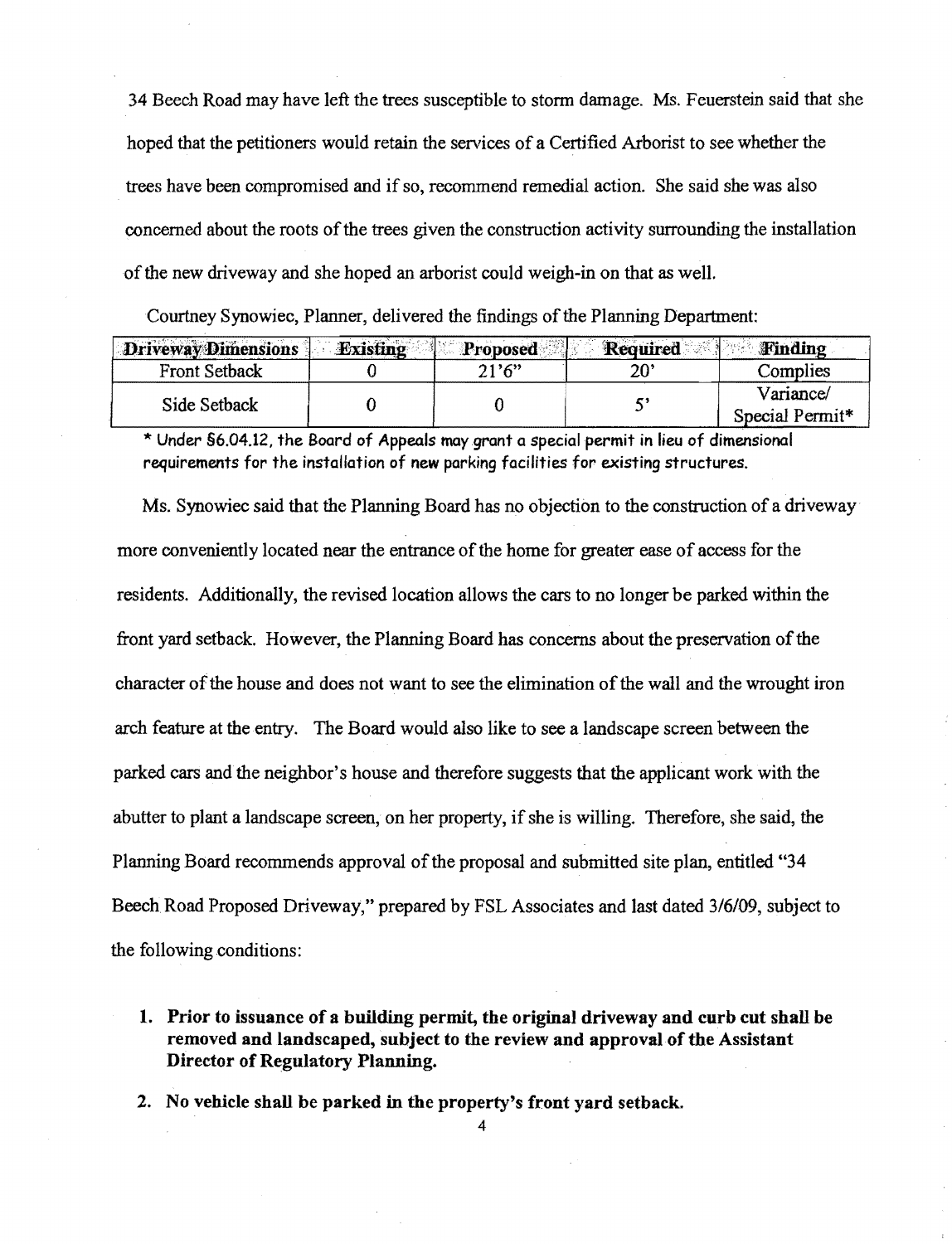- 3. Prior to issuance of a building permit, the applicant shall submit a final landscaping plan, including planting on the neighbors property if she agrees, subject to the review and approval of the Assistant Director of Regulatory Planning
- 4. Prior to issuance of a building permit, the applicant shall submit modifications to the front entry and wrought iron feature that will preserve the architectural character of the house for review and approval by the Assistant Director of Regulatory Planning.
- 5. Prior to issuance of a building permit, the applicant shall submit to the Building Commissioner for review and approval for conformance to the Board of Appeals decision: 1) a final site plan, stamped and signed by a registered engineer or land surveyor; and 2) evidence that the Board of Appeals decision has been recorded at the Registry of Deeds.

Michael Shepard, Building Commissioner, delivered the comments of the Building Department. He said that the home is located in a park-like setting and has been extremely well cared for. Mr. Shepard said that the petitioner's request was driven by the considerable construction activity on the adjacent property at 26 Beech Road. As to the testimony from Mr. Lebow regarding an underground oil tank on the property at 26 Beech Road, Mr. Shepard said he would contact the owner and the Fire Department regarding its removal. Regarding an arborist's report, Mr. Shepard said that he recommended that the report be reviewed by the Town Tree Warden before a permit is issued for the project. Mr. Shepard said that the Building Department is supportive of the proposal as well as the recommended conditions of the Planning Board.

The Chair opined that although the required setback for parking facilities is not met, the proposal seeks to retain the existing condition only on a different side ofthe property. She said that the front yard set-back for parking is currently non-conforming and the proposal before the Board would provide a conforming set-back for parking. She said she was certainly sympathetic to the neighbor's concern for her well established trees and inquired whether the petitioner would be agreeable to a condition requiring the use of a Certified Arborist. Mr. Lebow replied that he had discussed this with his client and they are comfortable with the use of an expert in this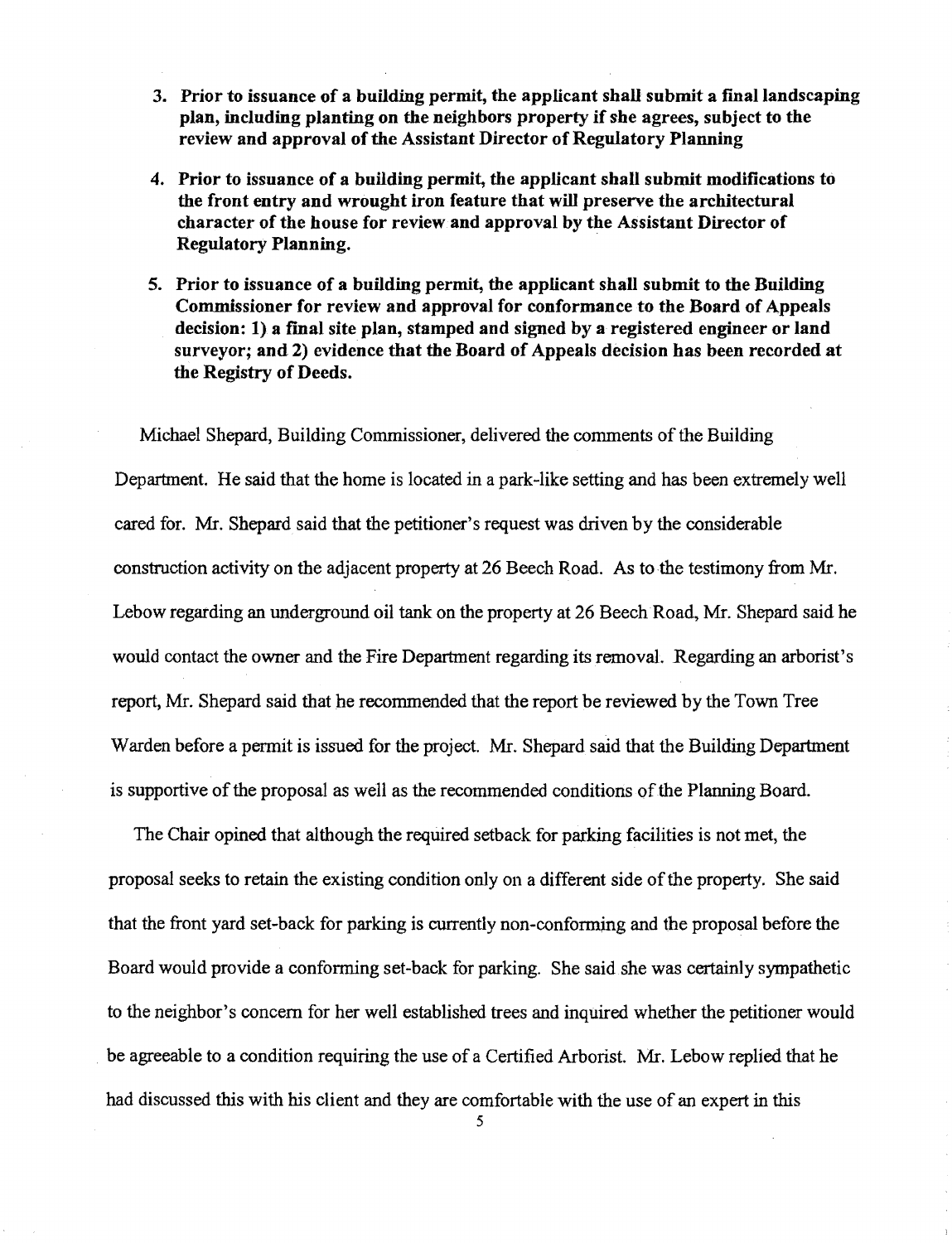regard. The Chair inquired whether the petitioner is agreeable to condition #4 of the Planning Board's recommended conditions and Mr. Lebow replied that his client intended to preserve the architectural integrity of the front entry including modifications to the wrought iron.

The Board, having deliberated on this matter and having considered the foregoing testimony, concludes that the requirements of Section  $6.04.12$ , dimensional requirements for new parking facilities and Section  $8.02.2$ , pre-existing, non-conforming lots or structures, of the Zoning By-Law having been satisfied and it being desirable to grant a Special Permits in accordance with the relief requested the Board makes the following specific findings pursuant to Section 9.05 of the Zoning By-Law:

- a. The specific site is an appropriate location for such a use, structure, or condition.
- b. The use as developed will not adversely affect the neighborhood.
- c. There will be no nuisance or serious hazard to vehicles or pedestrians.
- d. Adequate and appropriate facilities will be provided for the proper operation of the proposed use.
- e. The development as proposed will not have a significant adverse effect on the supply of housing available for low and moderate income people.

Accordingly, the Board voted unanimously to grant the requested relief subject to the

following conditions:

- 1. Prior to issuance of a building permit, the original driveway and curb cut shall be removed and landscaped, subject to the review and approval of the Assistant Director of Regulatory Planning.
- 2. No vehicle shall be parked in the property's front yard setback.
- 3. Prior to issuance of a building permit, the applicant shall submit a final landscaping plan, including planting on the neighbors property, if she agrees and a report of a certified arborist to be reviewed by the Town Tree Warden all subject to the review and approval of the Assistant Director of Regulatory Planning.